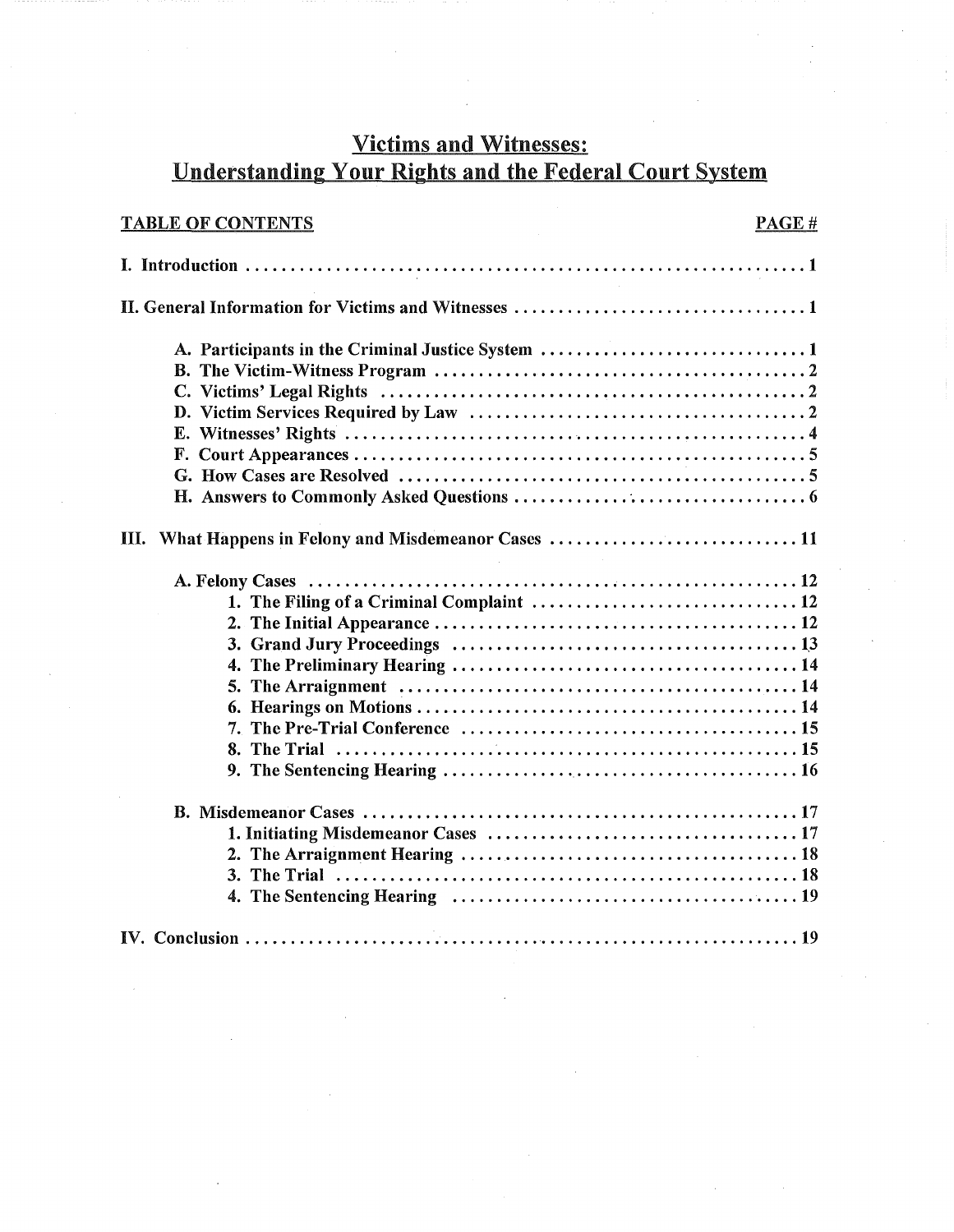### I. INTRODUCTION

Victims of crime, and other people who have knowledge about the commission of a crime, are often required to testify at a trial or at other court proceedings. The federal criminal justice system cannot function without the participation of victims and witnesses. Complete cooperation and truthful testimony of all witnesses and victims are essential to the determination of the guilt or innocence of a person accused of committing a crime.

Crime victims and witnesses might experience feelings of confusion, frustration, fear, and anger. If you are a victim or a witness, the Victim-Witness Program of the United States Attorney's office can help you understand the rights given to you by law.

The United States Attorney's office is committed to ensuring that crime victims and witnesses are treated fairly by the criminal justice system. This pamphlet will provide answers to many of your questions and will help you understand your rights and responsibilities.

### II. GENERAL INFORMATION FOR VICTIMS AND WITNESSES

#### A. Participants in the Criminal Justice System

#### **Federal Judge**

The individual who presides over a court proceeding. Sometimes a *federal magistrate judge* presides over the proceeding. He/she has some, but not all, of the powers of a judge.

### The United States Attorney (USA)

The chief prosecutor for violations of federal laws of the United States. The USA is appointed by the President of the United States and confirmed by the United States Senate. The United States Attorneys' offices are part of the United States Department of Justice.

#### Assistant United States Attorneys (AUSAs)

Government lawyers in the United States Attorneys' offices who prosecute cases on behalf of the United States.

#### Victim-Witness Coordinator/Advocate

The person(s) in the United States Attorneys' offices who will assist you in your journey through the criminal justice system process.

### Witness

A person who has information or evidence concerning a crime and provides information regarding his/her knowledge to a law enforcement agency.

1

Victim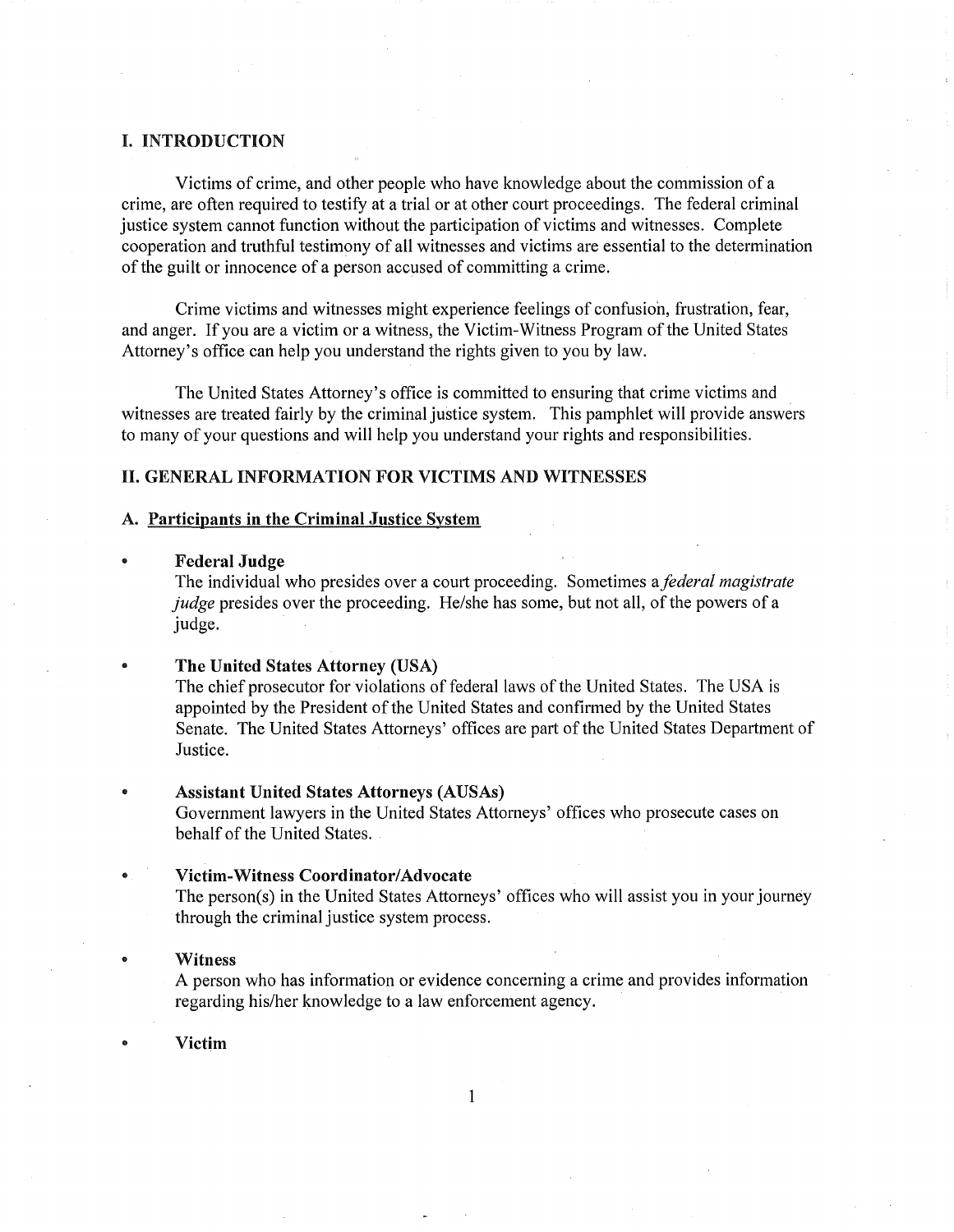An individual who has suffered direct physical, emotional, or economic harm as a result of a commission of a crime.

#### Defendant

The person accused of committing a crime.

### B. The Victim-Witness Program

Each United States Attorney's Office has a Victim-Witness program which is staffed by at least one Victim-Witness Coordinator or Victim Advocate. The goal of the Federal Victim-Witness Program is to ensure that victims and witnesses of federal crimes are treated fairly, that their privacy is respected, and that they are treated with dignity and respect. Victim-Witness Coordinators and Victim Advocates work to make sure victims are kept informed of the status of a case and help victims find services to assist them in recovering from the crime.

# C. Victims' Rights

The Crime Victims' Rights Act gives victims of offenses charged in Federal court the following rights:

- The right to be reasonably protected from the accused.
- The right to reasonable, accurate, and timely notice of any public court proceeding, or any parole proceeding, involving the crime or of any release or escape of the accused.
- The right not to be excluded from any such public court proceeding, unless the court, after receiving clear and convincing evidence, determines that testimony by the victim would be materially altered if the victim heard other testimony at that proceeding.
- The right to be reasonably heard at any public proceeding in the district court involving release, plea, sentencing, or any parole proceeding.
- The reasonable right to confer with the attorney for the Government in the case.
- The right to full and timely restitution as provided in law.
- The right to proceedings free from umeasonable delay.
- The right to be treated with fairness and with respect for the victim's dignity and privacy.

### D. Victims' Services Required by Law

2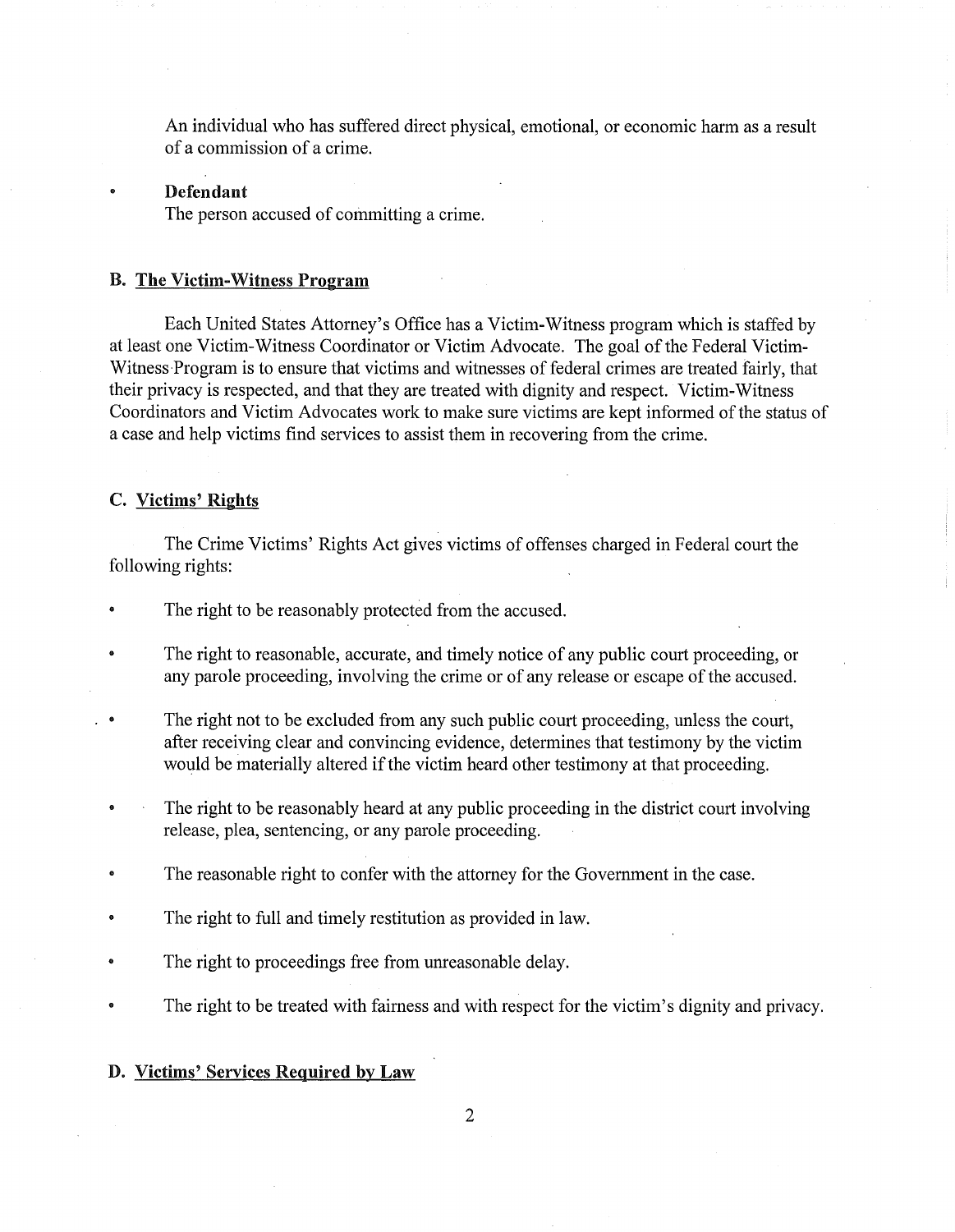# Victims are entitled to general information about the criminal justice process and notice of important case events:

Notification about:

 $\ddot{\mathbf{e}}$ 

--the status of the investigation of the crime (as long as this will not interfere with the investigation of the crime), the arrest of a suspected offender, and the filing of charges against a suspected offender;

--the date, time, and location of each court proceeding that the witness and victim is either required to or permitted to attend;

-- the release or detention status of an offender or suspected offender;

-- the acceptance of a plea of guilty or nolo contendere or the rendering of a verdict after trial;

--the sentence imposed on an offender, including the date on which the offender will be eligible for release;

Information regarding the corrections process, including information about work release, furlough, probation, and the defendant's eligibility for each;

### Victims are entitled to information about available services:

Information as to where he or she may receive emergency medical and social services and how and from whom to request these services;

Information about any restitution or other relief to which he or she may be entitled and how to obtain this relief;

Information about public and private programs that are available to provide counseling, treatment, and other support and how to obtain these services;

### Victims are entitled to reasonable protection from a suspected offender:

The Department of Justice shall arrange for a victim to receive reasonable protection from a suspected offender and persons acting for or with the suspected offender;

Victims who attend court proceedings shall be provided with a place to wait which is removed from and out of the sight and hearing of the defendant and defense witnesses;

Victims are entitled to the following additional services:

Property belonging to victims and being held for evidentiary purposes shall be maintained in good condition and returned to the victim as soon as it is no longer needed;

In sexual assault cases, the cost of the victim's physical examination, and testing and

3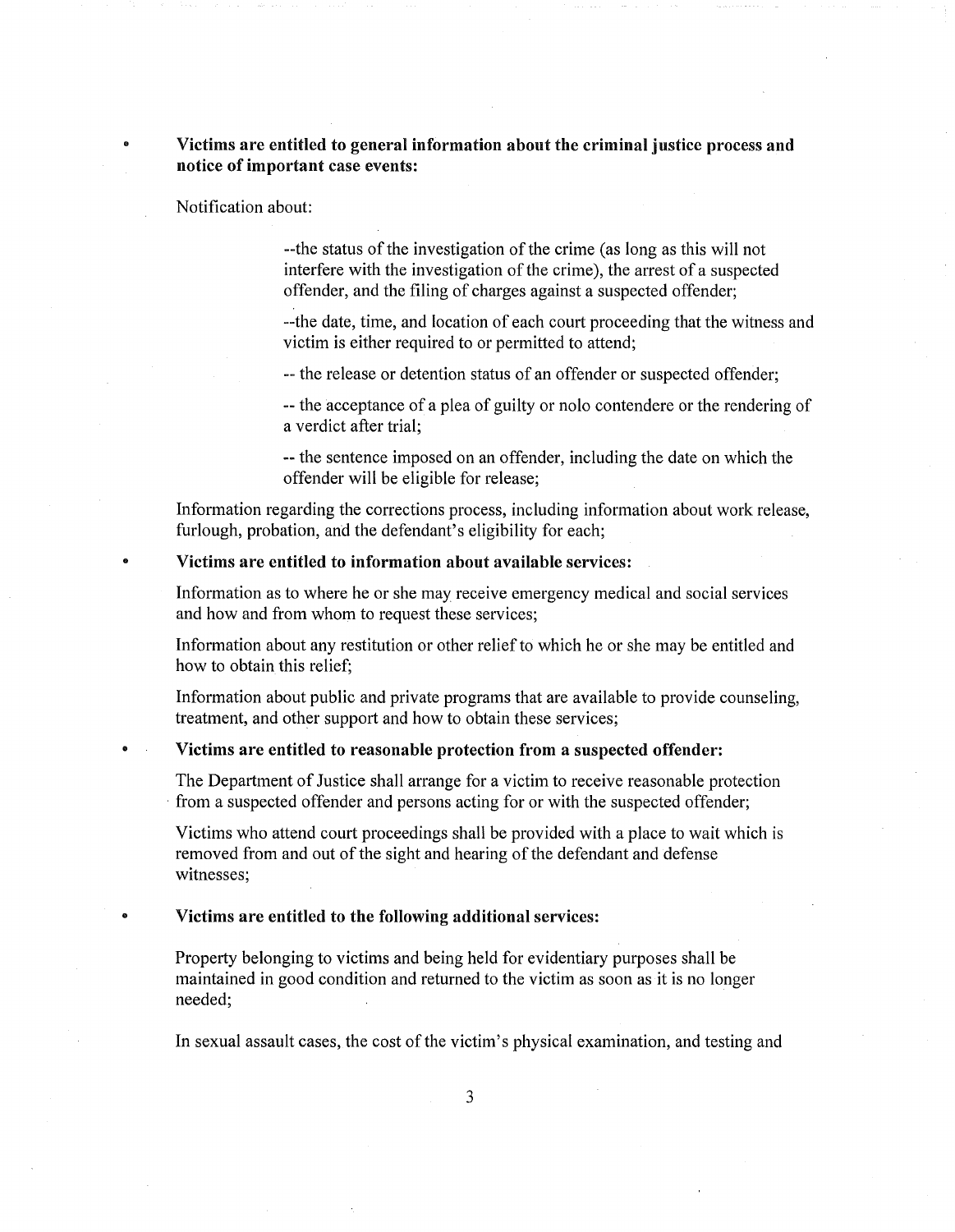counseling for sexually transmitted diseases, shall be paid by the Department of Justice or the investigative agency. Sexual assault victims also have a right to request that the defendant be tested for sexually transmitted diseases.

### E. Witnesses' Rights

### General Witness Information

If you are required to testify as a witness in a trial or other proceeding, you will receive a subpoena telling you when and where to go to court. A subpoena is a formal court order telling you to appear in court, and there are serious penalties for disobeying a subpoena. If you know in advance of anything that might keep you from attending a required court appearance, let the United States Attorney's office know immediately so that an attempt may be made to adjust the schedule. However, scheduling is at the discretion of the court and sometimes cannot be changed.

#### Will this be at my expense?

Witnesses: If you are a witness, you will receive a witness fee for each day that you are required to attend court in connection with the case, including time spent waiting to testify.

Witnesses who are federal government employees: If you are a federal government employee, the United States Attorney's office will assist you in advising your employer that you are required to be present in court. This will enable you to receive your regular salary, notwithstanding your absence from your job. You will not collect a witness fee in addition to that salary.

Out-of-town witnesses: If you are an out-of-town witness, you may receive reimbursement for certain travel expenses, in addition to the daily witness fee. town witnesses will be contacted by a representative from the United States Attorney's office who will make all witness travel and lodging arrangements.

Local witnesses: If you are a local witness, you are entitled to parking and mileage reimbursement, in addition to the witness fee for the days you are asked to be in court.

#### • How do I receive my reimbursement?

Witness voucher: At the conclusion of your testimony, you will be assisted in completing a witness voucher to make a claim for your fees and expenses. Generally, a check for all fees will be mailed to you by the US Marshal when the case is over.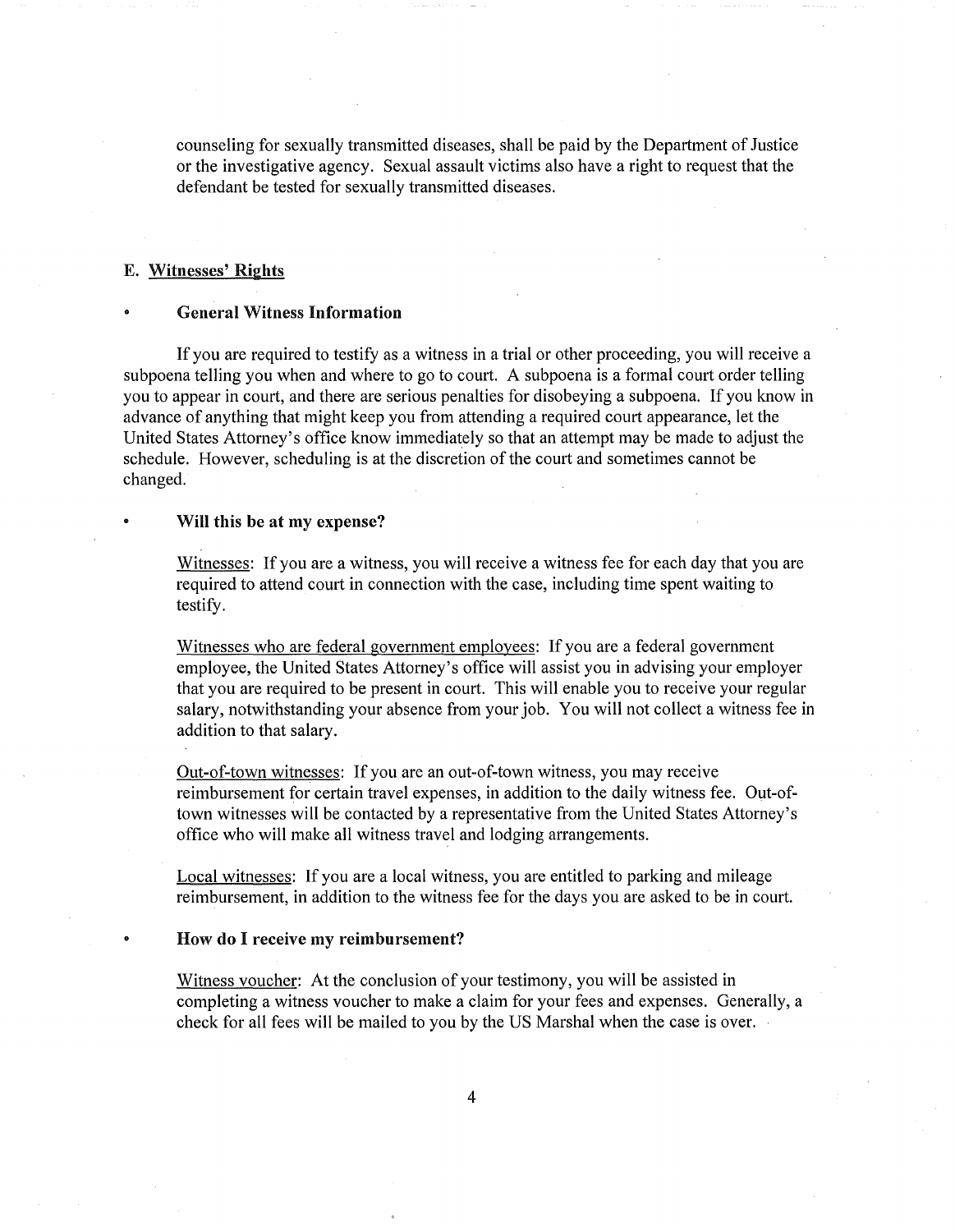### F. Court Appearances

There are many different stages involved with a case, including numerous hearings that you may be asked to attend. Despite the best efforts of everyone concerned, court hearings do not always take place on schedule. When possible, the Assistant United States Attorney handling the case will discuss any proposed scheduling changes with you. The United States Attorney's office will also make every attempt to notify you in advance of any postponements or schedule changes.

#### G. How Cases are Resolved

Although many criminal cases go to trial, many other criminal cases end without a trial. For example, a defendant may plead guilty to the crime, or the Government may dismiss the case (not try the case) for a variety of reasons. Different scenarios are discussed below.

### **1. Declination**

When the United States Attorney chooses not to prosecute a particular case, this is called declination.

An Assistant United States Attorney (AUSA) has the discretion to decline to prosecute a case based on several considerations, some of which the AUSA may not be able to discuss with you. The AUSA is ethically bound not to bring criminal charges unless the legally admissible evidence is likely to be enough to obtain a conviction. However, even when the evidence is sufficient, the AUSA may decide that there is not a sufficient federal interest served by prosecuting the particular defendant in a federal case. In many cases, the defendant may be subject to prosecution in another state, local, or tribal court (including a state court for the prosecution of juvenile delinquents) and prosecution in this other forum might be more appropriate than prosecution in federal court.

#### 2. Dismissal

When the United States Attorney or the court chooses to dismiss the case after it has been filed with the court, this is called dismissal.

The Assistant United States Attorney (AUSA) may ask the court to dismiss a case that has been filed in court. The AUSA may do this because the court will not allow critical evidence to be a part of the case, or because witnesses have become unavailable. There are times when evidence that weakens the case may come to light after the case has started. In other instances, the court may dismiss a case over the objection of the Assistant United States Attorney if the court determines that the evidence is insufficient to find the defendant guilty.

### 3. Pretrial Diversion

When the United States Attorney decides not to try a defendant right away, or not to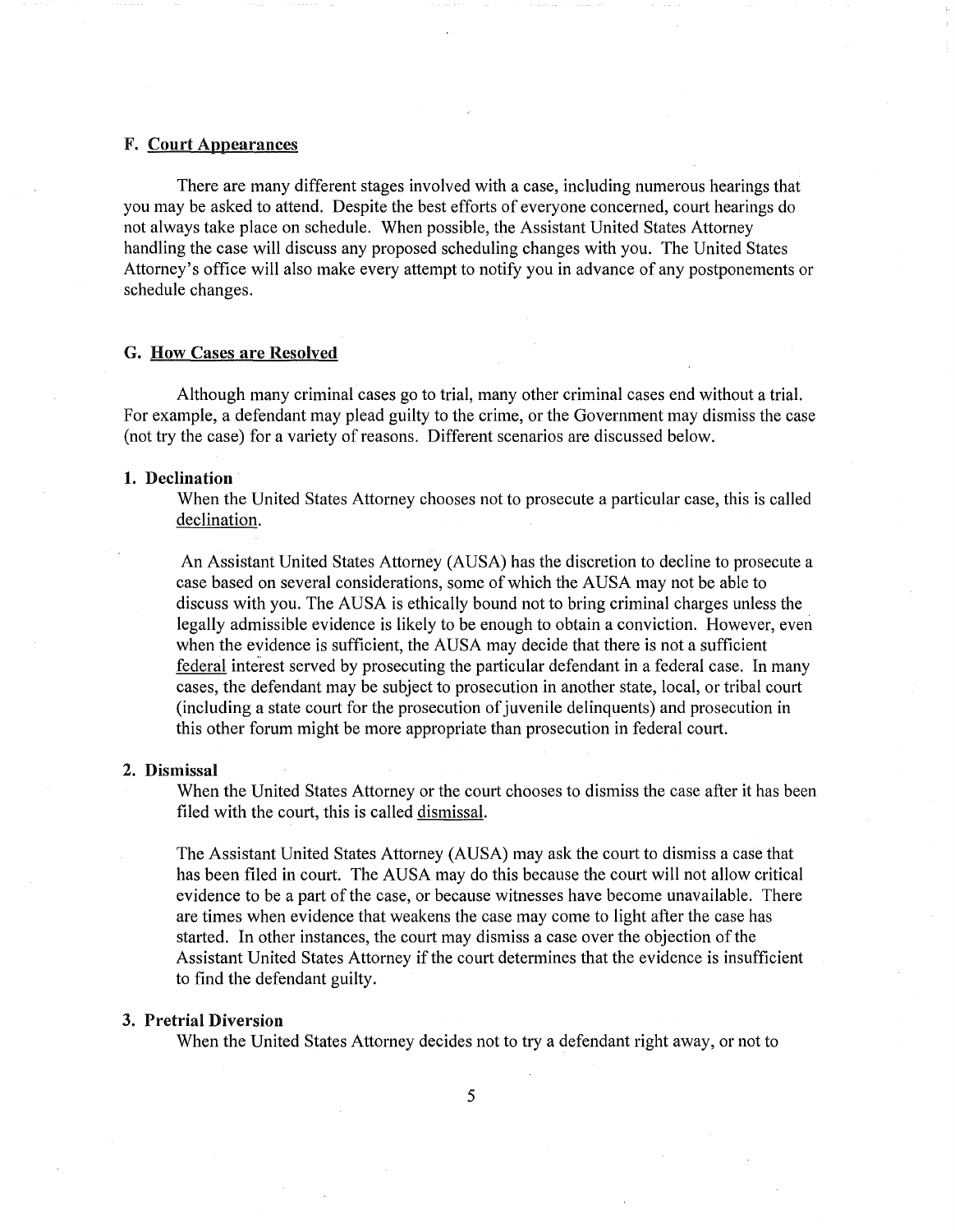bring charges immediately, a defendant may be placed in a Pretrial Diversion Program.

Under this program, the United States and the defendant enter into a contract in which the defendant agrees to comply with certain conditions, and agrees to be supervised by the United States Probation Office for a period of time. If the defendant successfully complies with all of the conditions, no charges will be brought. However, if the defendant fails to meet a condition, charges may be filed.

The Pretrial Diversion Program is designed for those defendants who do not appear likely to engage in further criminal conduct, and who appear to be susceptible to rehabilitation. The objective of the program is to prevent future criminal activity by certain defendants who would benefit more from community supervision and services than from traditional punishment.

### 4. Plea Agreements

When the United States Attorney reaches an agreement with a defendant, a plea agreement is established. A guilty plea can take place at any time, and can even take place after trial has begun.

To the public and to many victims; plea bargaining has a negative image. In reality, it is a very good tool to resolving a case and making sure a conviction is certain. Criminal cases always involve risks and uncertainties. A jury verdict of guilty is never a sure thing. With a plea agreement, a conviction is guaranteed, and a sentence is imposed. By pleading guilty, the defendant waives his or her right to trial.

### 5. **Trial**

Many cases do go to trial. Trials are discussed fully later in Section III, What Happens in Felony and Misdemeanor Cases.

### H. Answers to Commonly Asked Questions

The criminal justice process can be complex and lengthy. Federal and tribal law enforcement agencies, and staff from the United States Attorneys' offices will provide you with a variety of notification and assistance services to keep you informed on the status of your case.

The Victim-Witness Coordinator at the United States Attorney's office will be your main contact throughout the prosecution phase of the case. Please contact the Coordinator if you have any questions.

Listed below are answers to some questions that are frequently asked by victims and witnesses.

### 1. What kind of support services or assistance can the Victim-Witness Coordinator offer?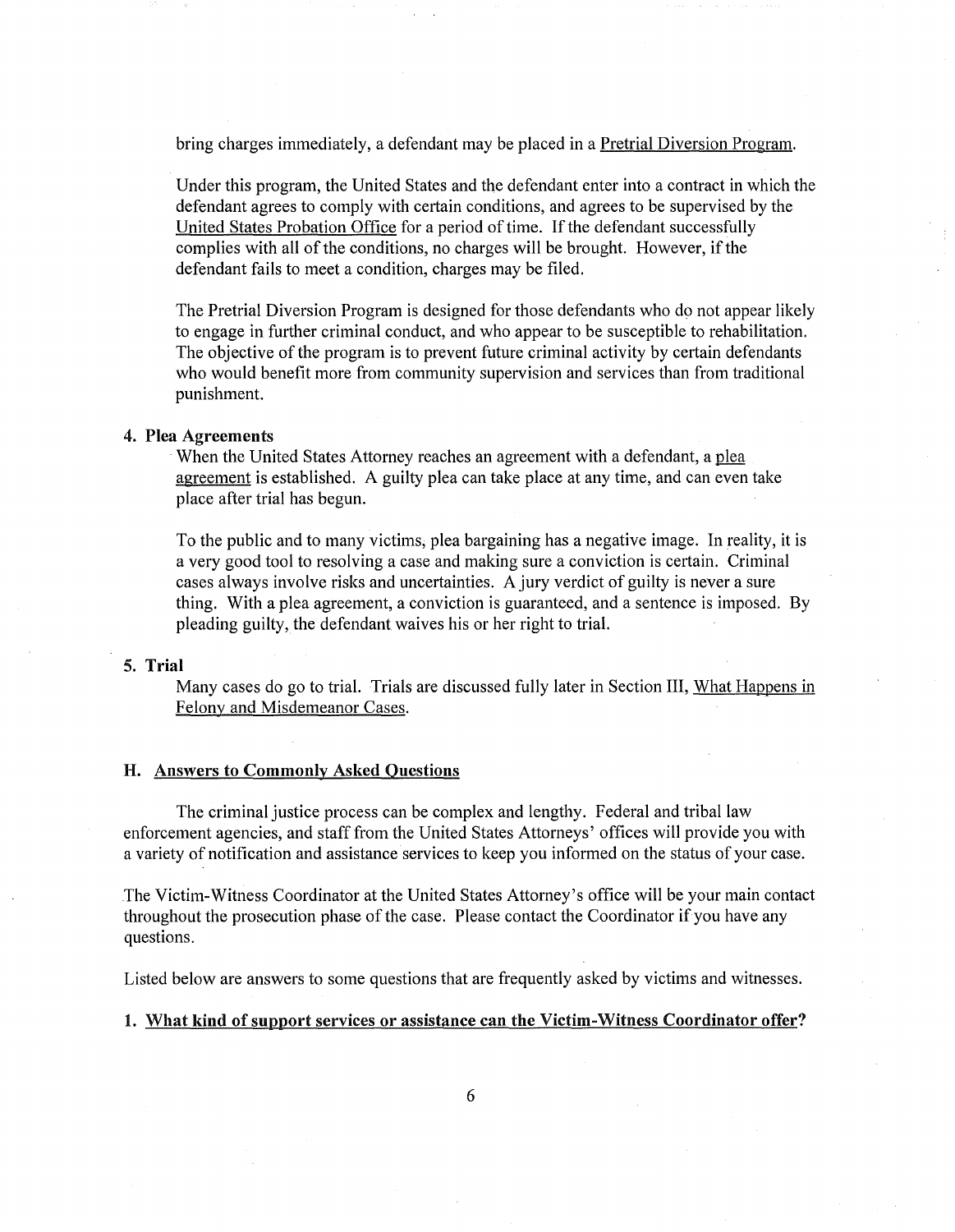Referrals

Victim-Witness Coordinators can provide victims with referrals to existing agencies for shelter, counseling, financial compensation, and other types of assistance services.

Accompaniment to court In certain cases, the Victim-Witness Coordinator or Victim-Witness Advocate may be available to accompany you to court to provide support.

Assistance with employers or creditors

If your participation in the prosecution causes you to be absent from work, the Victim-Witness Coordinator can, at your request, contact your employer and explain your role in the case. Likewise, if the crime, or your participation in the prosecution makes you unable to pay your bills on time, the Victim-Witness Coordinator can, at your request, contact creditors for you, or assist you in doing so yourself. While creditors are not obligated to take your participation in the case into consideration, they may chose to do so, particularly if there is a possibility that you may receive restitution from the defendant.

### 2. How will I find out information about the case?

The United States Attorney's office will provide you with information throughout the progress of the case including notification of the filing of charges against a suspected offender or the dismissal of any or all charges; notification of a plea agreement; notification of the date set for sentencing if the offender is found guilty as well as the sentence imposed.

The Victim-Witness Coordinator will routinely provide information or assistance concerning transportation, parking, lodging, translators, and related services. In addition, every effort will be made to inform you about changes in the court's schedules.

If you have questions about the case in which you are involved, you are welcome to call the Victim-Witness Coordinator or the Assistant United States Attorney who is handling the case. The Assistant United States Attorney may also be contacting you for information at various stages of the proceedings.

### 3. How can I tell the court how this crime has affected me?

During a trial, it may seem as if most of the attention is paid to the defendant and not to the affects the crime has had on the victim. However, if the defendant is found guilty or pleads guilty, the victim has several opportunities to let the court know how the crime affected his/her life. A victim may submit a *victim impact statement,* a written statement of the affects of the crime and his/her feelings about the crime, to the probation officer. This statement will be included in the pre-sentence report prepared by the probation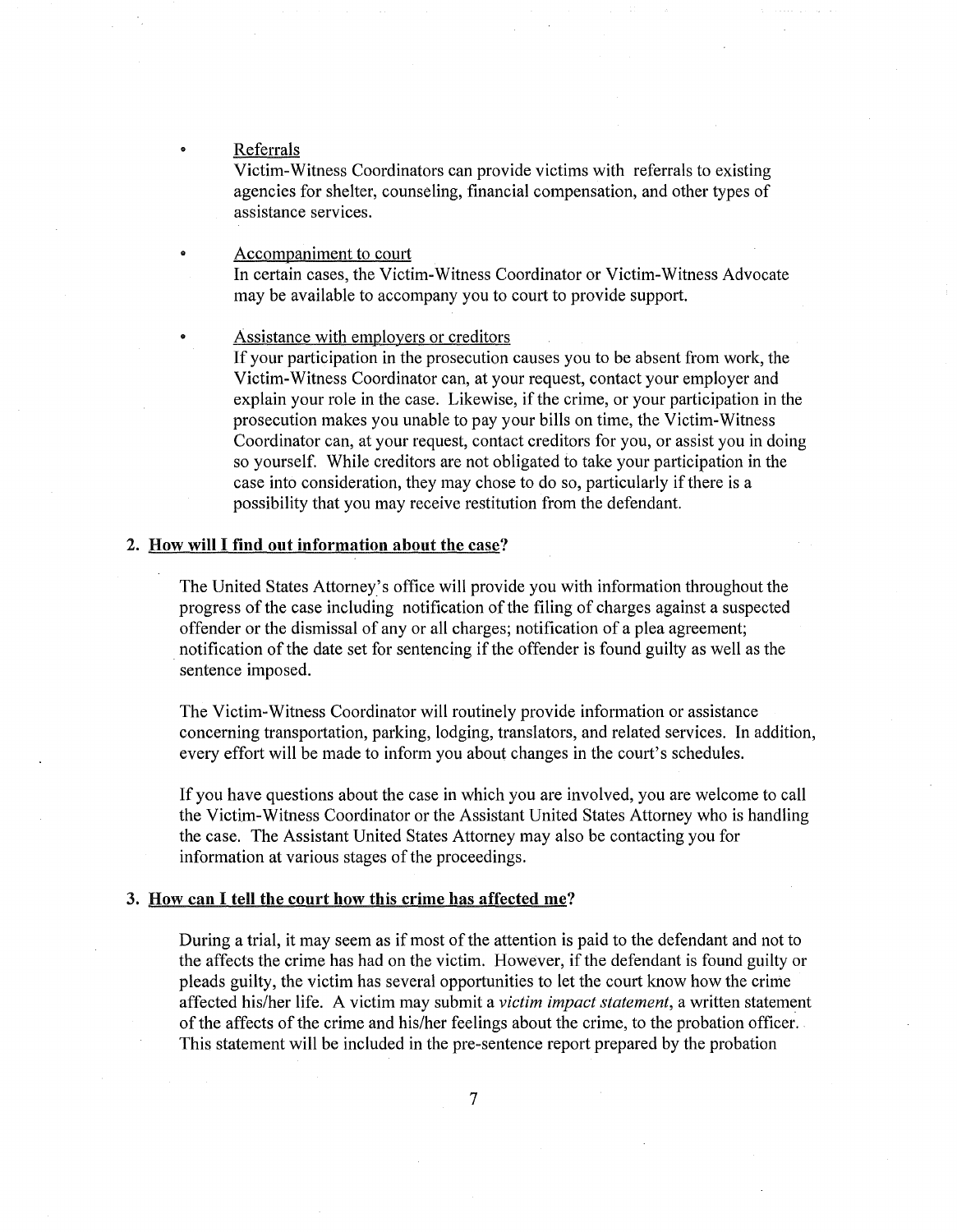officer for the judge prior to sentencing.

Victims may attend the sentencing hearing, and will also have the opportunity to address the court at this time. This is called *victim allocution,* and is discussed further in Section III,(A)(9) "The Sentencing Hearing." The Assistant United States Attorney or the Victim-Witness Coordinator will tell you if such an opportunity exists for you, and will talk to you about the aspects of a presentation.

# 4. How do I know when the offender in my case may be released from prison?

- Federal Bureau of Prisons Notification If the defendant is sentenced to a period of time in a federal prison, victims who choose to participate in the Victim Notification System (VNS) and have kept their contact information updated in VNS, will receive notice through VNS of the death, escape, or furlough of the inmate, if the inmate is transferred to a halfway house, and the inmate's eventual release date.
- Victim contact information in VNS is kept confidential and the inmate does  $\bullet$ not have access to this information.

# 5. What do I do if I am being threatened by the defendant or others acting on behalf of the defendant?

If anyone threatens you at any time while you are involved with the case, or you feel that you are being harassed because of your connection to the case, you should immediately notify the federal law enforcement agency conducting the investigation or the United States Attorney's Office. These telephone numbers are listed in your telephone directory under United States Government. In emergency situations, always contact your local law enforcement (911) first.

### 6. What is a bond and what factors are considered when releasing a defendant?

There are two main factors the court considers when deciding whether or not to release a defendant pending trial:

- 1. Risk of flight, and
- 2. Risk of danger to the community.

If the court is satisfied that the defendant will appear in court and that the defendant does not pose a threat to the community, the court may release the defendant while he or she is awaiting trial.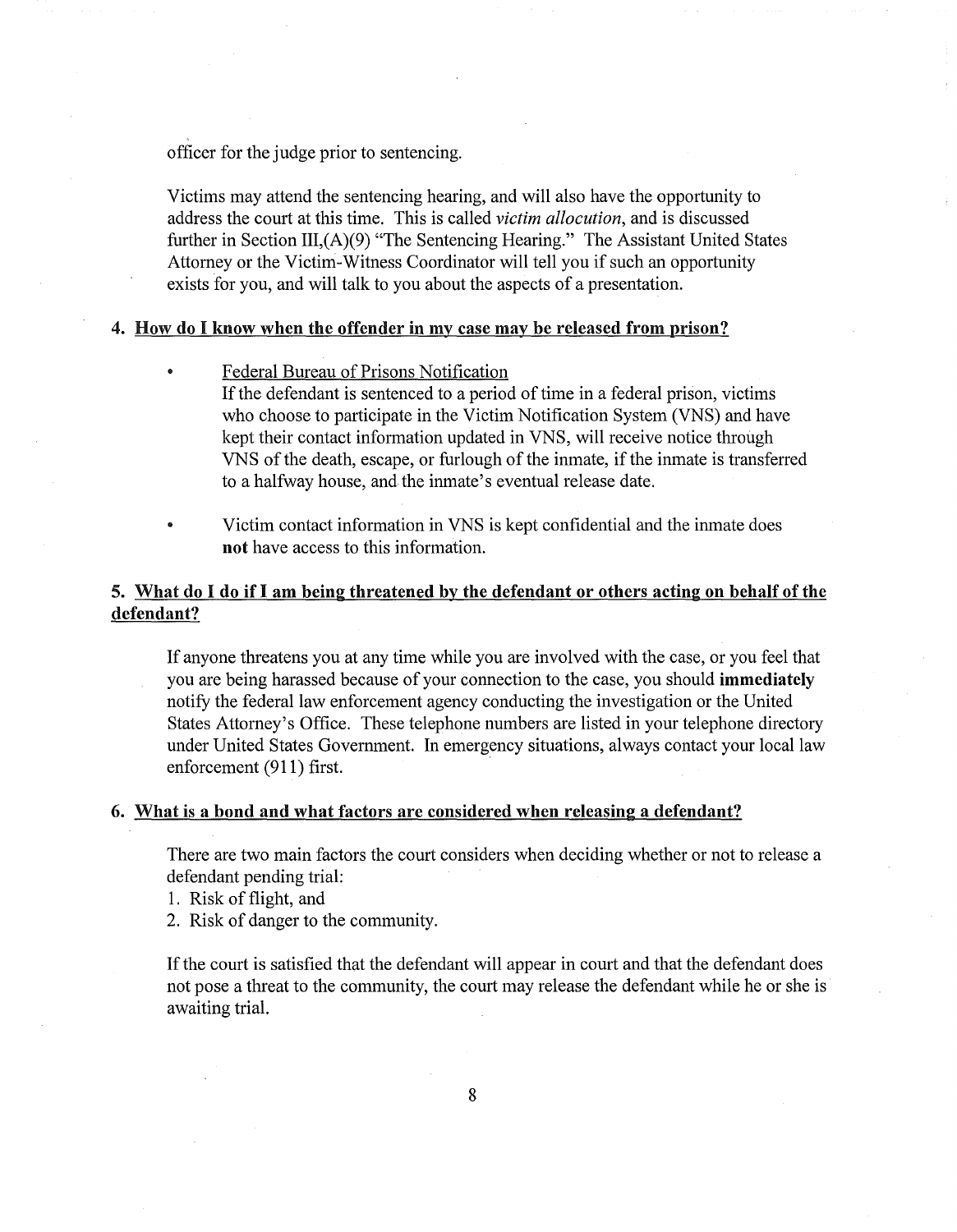Sometimes the court may require the defendant, or someone acting on his/her behalf, to post cash or property, which is known as a *bond;* or it may simply require the defendant to promise to appear. Since most federal criminal defendants are released on bond pending trial, you should not be surprised if you happen to see the defendant prior to trial.

If you have any concerns about the conditions of the defendant's release, please discuss them with the Assistant United States Attorney handling the case.

### 7. Can I observe the trial?

- Witnesses: As a general rule, witnesses are not permitted to watch court proceedings. This rule helps to ensure that a witness's testimoy is based solely on his or her own knowledge, and not on things he or she heard another witness testify about or on things he or she heard the judge or the lawyers say during court proceedings.
- Victims that are testifying at the trial: A victim who will be testifying as a witness during the trial, may be excluded from watching all or part of the trial if a judge decides that the victim's testimony would be materially altered by hearing other testimony at trial.
- Victims that are not testifying at the trial: Not all victims are required to be witnesses at the trial. According to the Victims' Rights Clarification Act of 1997, the judge is not allowed to order a victim to be excluded from the trial simply because that victim may testify or allocute at the sentencing hearing.

# 8. Am I entitled to a witness fee for every day **that** I am required to appear in court in connection with the case?

Victims: Victims will only receive a witness fee for the days they testify. If they are not testifying and are there only to observe the proceeding or to allocute, they will not receive a witness fee.

Witnesses: See Section II, E, Witnesses' Rights.

### 9. Can I discuss the case with others?

Defense attorneys and investigators working for defendants often contact victims and witnesses. It is not unusual or inappropriate for the defense lawyer or an investigator for the defense to contact you for an interview. While you may discuss the case with them if you wish to do so, you do not have to talk to them. The choice is entirely yours. Below are some general suggestions and tips when discussing the case.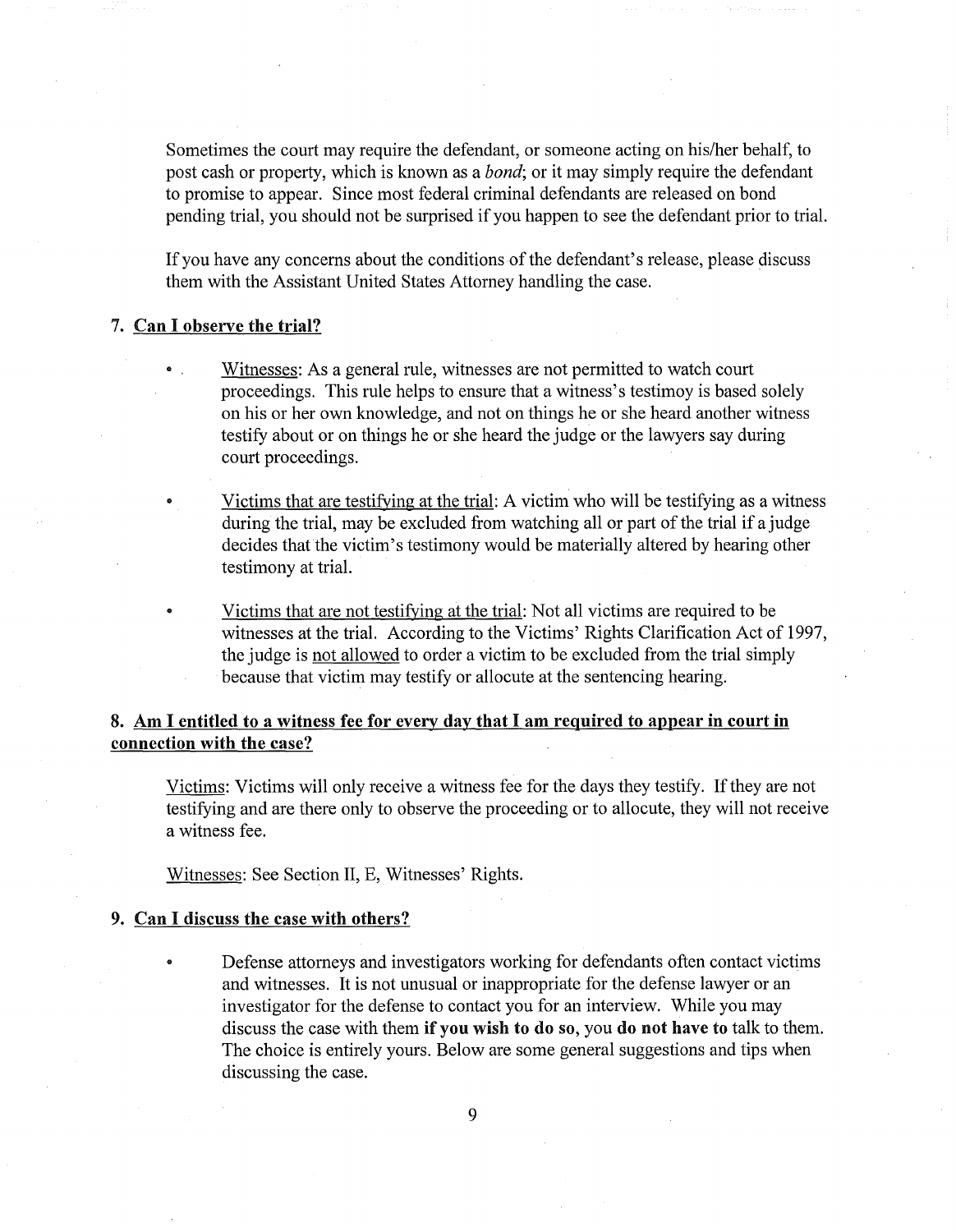- Please let the United States Attorney's office know if you have agreed to be interviewed by the defense attorney or investigator. You may want to bring an additional person, chosen by you, to witness the interview.
- Always tell "the truth, the whole truth, and nothing but the truth."
- The Assistant United States Attorney may discuss some parts of the case with you to inform you and prepare you for testifying. However, there may be some instances when the Assistant United States Attorney may not be able to answer some of your questions because it may endanger the case or other witnesses.
- After you testify in court, you are not allowed to tell other witnesses what was said during the testimony until after the case is over. Please do not ask other witnesses about their testimony, and do not volunteer information about your own testimony.
- Know to whom you are talking when you discuss the case. We encourage you not to discuss the case with members of the press before or during the trial as the defendant's right to a fair trial could be jeopardized by any publicity.

### 10. My property is being held as evidence. How, and when, can I get it back?

- Sometimes, law enforcement officers hold property belonging to victims and witnesses as evidence for trial. If your property is being held as evidence and you would like to try to get your property back before the case is over, notify the law enforcement officer or the Assistant United States Attorney who is handling the case.
	- In some, *but not all cases,* arrangements can be made for early release of property. In any event, at the conclusion of the case, your property should be returned to you promptly. In those instances where this is not possible, the Assistant

United States Attorney will explain the reasons for not returning the property.

### 11. How can I get my money back?

Many people lose money as a result of being victimized. There are two possible ways for you to recover your losses; there is, however, no guarantee that your losses will be recovered.

### a. Compensation

Crime victims' *compensation programs* are administered by each state, territory, and the District of Columbia and provide financial assistance to victims and survivors of victims of criminal violence who are not otherwise covered by insurance. These funds are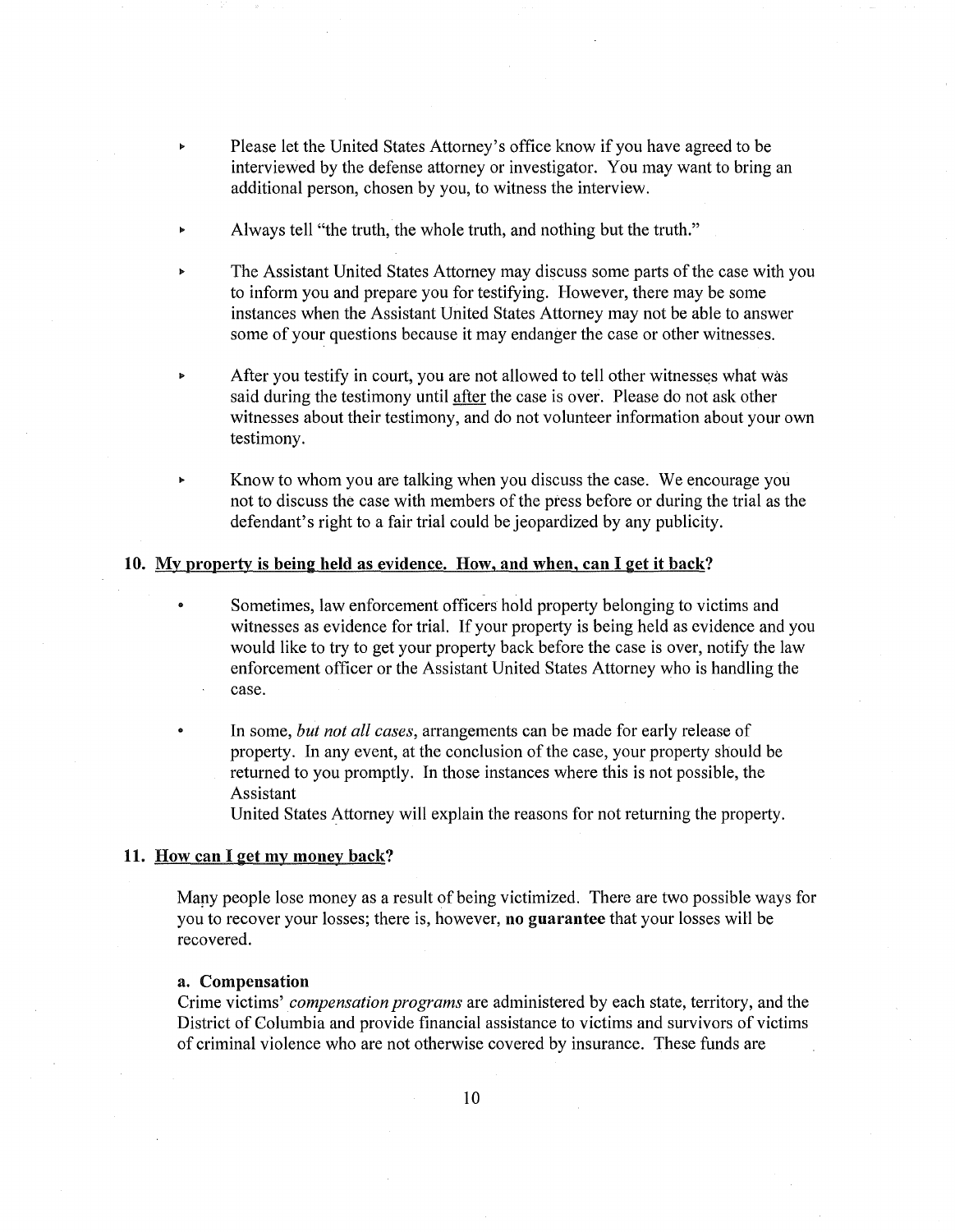intended to cover:

Medical expenses, including expenses for mental health counseling and care Loss of wages resulting from a physical injury Funeral expenses for a death resulting from a compensable crime Eyeglasses or other corrective lenses Dental services and devices

Prosthetic devices

 $E^{\text{max}}$  Each compensation program has its own rules regarding the types of losses for which victims may recover and the amount of money victims may recover. Also, each compensation program has its own instructions for applying for crime victims' compensation. Consult with your Victim-Witness Coordinator to determine how to apply for compensation.

### b. Restitution

After a defendant is convicted of certain types of crimes, the judge may order the defendant to pay *restitution* as part of the sentence. Restitution occurs when an offender gives back the thing(s) he or she stole (or damaged) or when the offender pays the victim for his or her loss. Restitution can be either discretionary or in some cases the judge is required by law to award the victim restitution for the full amount of the victim's losses. Examples of these cases include child support recovery, sexual abuse, domestic violence, telemarketing fraud, sexual exploitation and other abuses of children, consumer product tampering, most violent crimes, and most crimes against property, including fraud.

#### Receiving Restitution Payments

You will normally receive your restitution payments from the Clerk of the District Court. The defendant should not make payments directly to you. The court clerk of courts maintains a record of payments and disbursements on all court ordered restitution for accountability purposes. You may receive one large lump sum payment, but more than likely you will receive smaller payments from time to time. This will depend on the defendant's ability to repay the restitution and on the number of other victims involved.

 $\mathbb{R}$  It is your responsibility to keep the U.S. District Clerk of Court informed of your current address. If you move, you should contact the Clerk of Court immediately so that any restitution payments can be forwarded to you at your new address.

### III. WHAT HAPPENS IN FELONY AND MISDEMEANOR CASES

This section explains the way felony and misdemeanor cases move through the court system.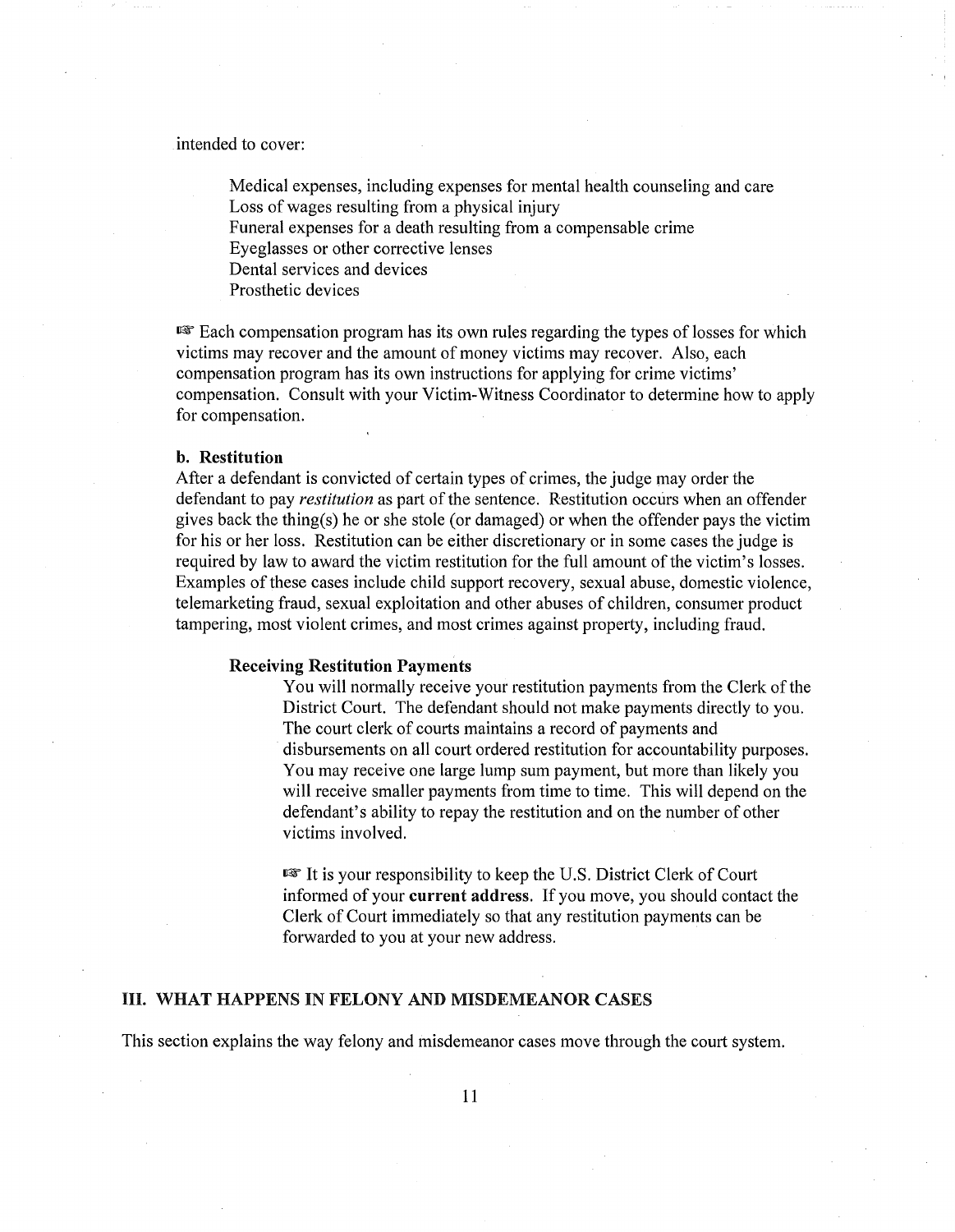Witnesses and victims are not needed at every step in the process and not every case follows all of the available steps. In fact, many cases end before they reach trial. Even so, it may be useful for you to be familiar with all the steps that the case in which you are involved might go through.

### A. Felony Cases

Any offense punishable by death or imprisonment exceeding one year is a felony. The prosecutors and the courts handle felony cases differently from misdemeanor cases. Misdemeanor cases differ from felonies in that misdemeanor cases have shorter possible sentences.

### 1. The Filing of a Criminal Complaint

Some felony cases begin when the United States Attorney's office, working with a law enforcement officer, files a criminal complaint before a United States Magistrate Judge.

#### What is a criminal complaint?

The complaint is a sworn statement of facts stating that there is probable cause to believe that the accused person has committed a crime and violated the laws of the United States. If the Magistrate Judge accepts the complaint, a summons or arrest warrant will be issued for the defendant, if he or she has not already been arrested.

Is there anything that I should do to help in preparing the complaint? Victims and witnesses of federal offenses may be interviewed by a law enforcement officer prior to the filing of a complaint. In those situations, the officer will report the victims' or witnesses' statements to the Assistant United States Attorney assigned to the case. The Assistant United States Attorney may or may not decide to interview the witness in person.

### 2. The Initial Appearance

#### What is an initial appearance?

The initial appearance is the defendant's first hearing after arrest. It takes place before a United States Magistrate Judge, usually the same day the defendant is arrested. There are three purposes for this hearing. At the initial appearance, the defendant is advised of his or her rights, and the charges are explained. Next, the defendant is assisted in making arrangements for legal representation. The court may appoint an attorney for the defendant if necessary. Finally, at the hearing, the court determines whether the defendant is a danger to the community or a risk of flight, and whether he or she can be safely released.

#### Am I supposed to attend the initial appearance?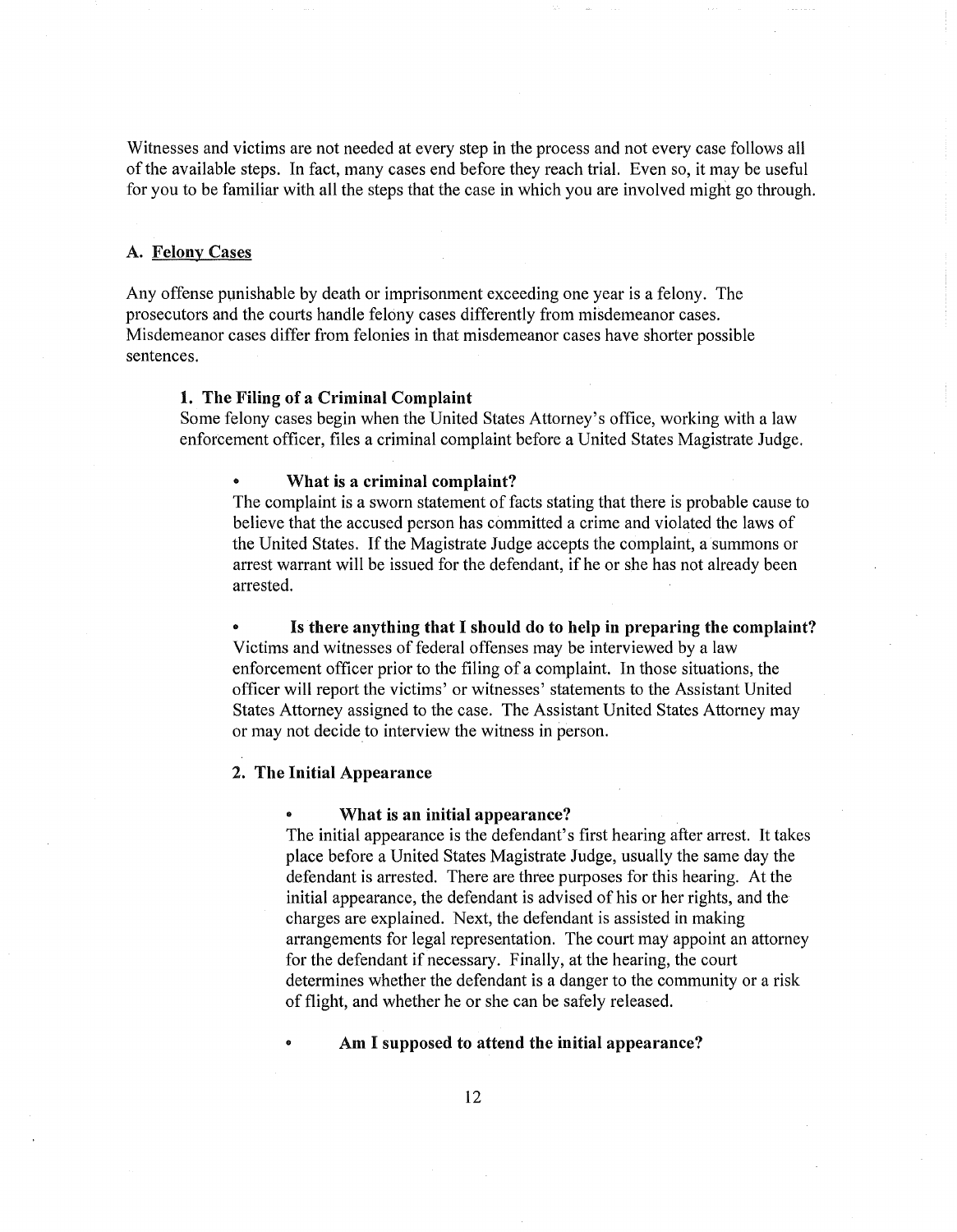Witness testimony is typically not needed at the initial appearance. However, you may attend if you so desire.

Could the defendant be released after his or her initial appearance?

Although some defendants are detained (held without bond), many defendants charged with a felony are released at the end of this hearing. They, or someone acting on their behalf, have either posted money to guarantee their return for trial and other hearings, or they have been released on conditions which include their promise to return for future hearings or the trial. The conditions of bond may include a requirement that they not personally contact victims or witnesses in the case.

næ Victims of Domestic Violence

> If you are the victim of a federal domestic violence offense, you have the right to address the court at the initial appearance. You will be allowed to tell the judge whether or not you believe the defendant poses any threat to you if he or she is released.

In all types of cases, if you have any concerns about the conditions of the defendant's release, please discuss them with the Assistant United States Attorney handling the case.

#### 3. Grand Jury Proceedings

Some cases begin with grand jury proceedings rather than with the filing of a criminal complaint.

### What is a Grand Jury?

A grand jury is a group of citizens who meet to examine the evidence against individuals who may be charged with a crime. The grand jury's work is done in complete secrecy. Only an Assistant United States Attorney, a stenographer, and the witnesses subpoenaed to deliver grand jury testimony are allowed in the grand jury room.

After hearing the evidence presented by the Assistant United States Attorney, the grand jury will decide whether there is probable cause to believe that a crime has been committed. If the grand jury decides that there is probable cause to believe that the defendant has violated a criminal law of the United States, they will return an indictment. If the grand jury finds that this is not true, they will return a "no bill."

What is my role in the Grand Jury proceeding?

Although a grand jury proceeding is not a trial, it is a serious proceeding. Witnesses are placed under oath, their testimony is recorded, and their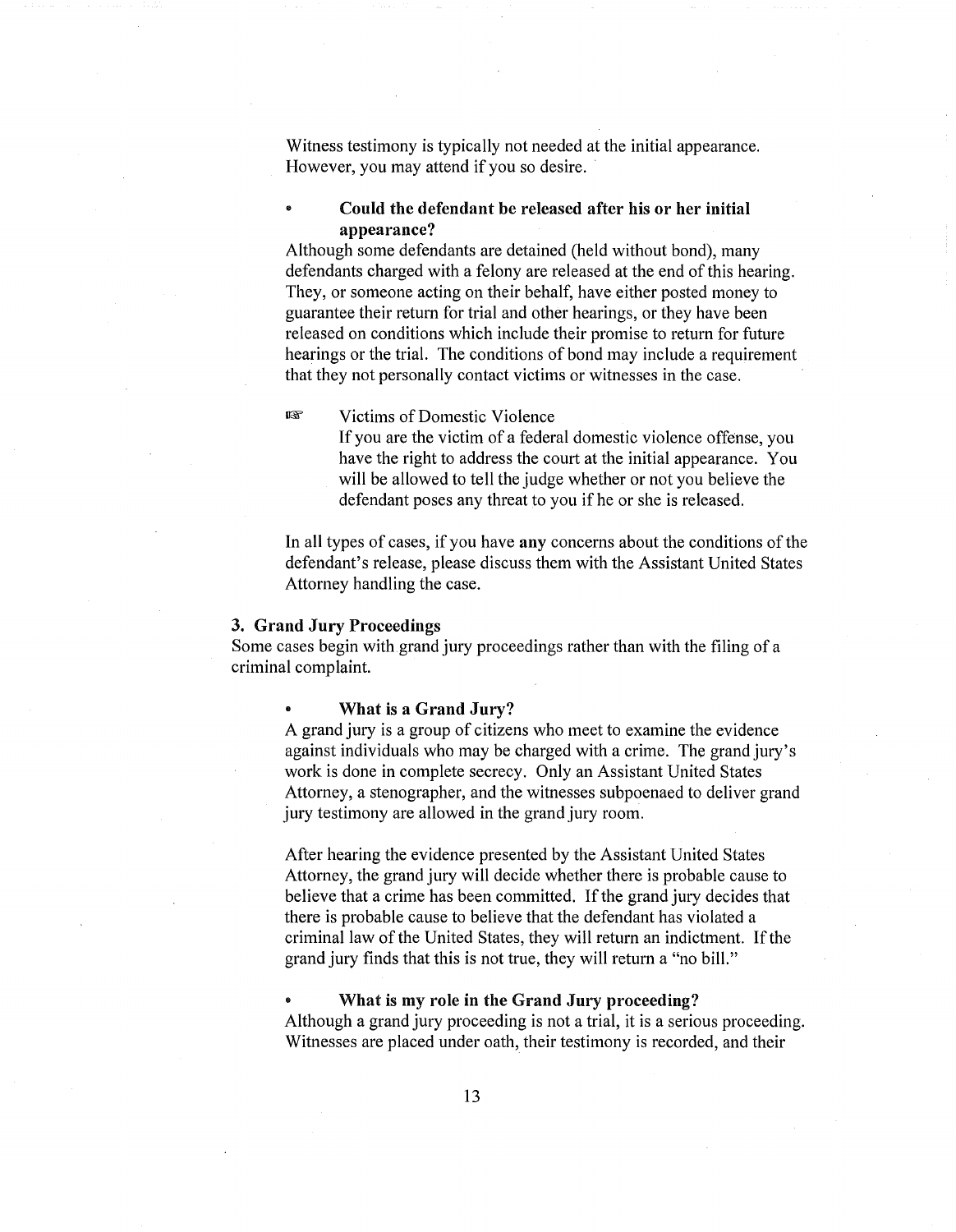testimony may be used later during the trial. It is important to carefully review what you remember about the crime before testifying before the grand jury. You must tell the truth. Before testifying before the grand jury, you will probably meet with the case agent or the Assistant United States Attorney.

The grand jury does not necessarily call every witness to testify. Sometimes the grand jury will return indictments on the basis of an agent's testimony alone. If you are called to testify, the Assistant United States Attorney should be able to give you an approximate time when your testimony will be heard. Unfortunately, it is not always possible to schedule testimony to the minute. Your appearance may involve waiting to be called before the grand jury, so you should bring some reading material or other work along with you. You should be aware that if you are testifying at trial, your statements made to the grand jury must be disclosed to the defendant.

### 4. The Preliminary Hearing

#### What is a preliminary hearing?

A preliminary hearing will be held in cases where an indictment does not follow a criminal complaint right away. The United States Attorney does not have to prove the defendant's guilt at this hearing, but must present evidence to show that there is good reason (known as "probable cause") to proceed with the charges against the defendant.

### What is my role in the preliminary hearing?

Usually, the law enforcement officer alone, can provide sufficient evidence showing that it is probable that the defendant committed the offense. Occasionally, witnesses may be subpoenaed to testify. If you receive such a subpoena, you should contact the Assistant United States Attorney who is handling the case as soon as possible.

### 5. The Arraignment

#### What is the Arraignment?

At the arraignment hearing, the charges in the indictment are read to the defendant, and his or her bail conditions are reviewed by the court. The defendant is given an opportunity to plead guilty or not guilty to charges at this time.

What is my role in the arraignment? Witnesses are usually not needed at this hearing.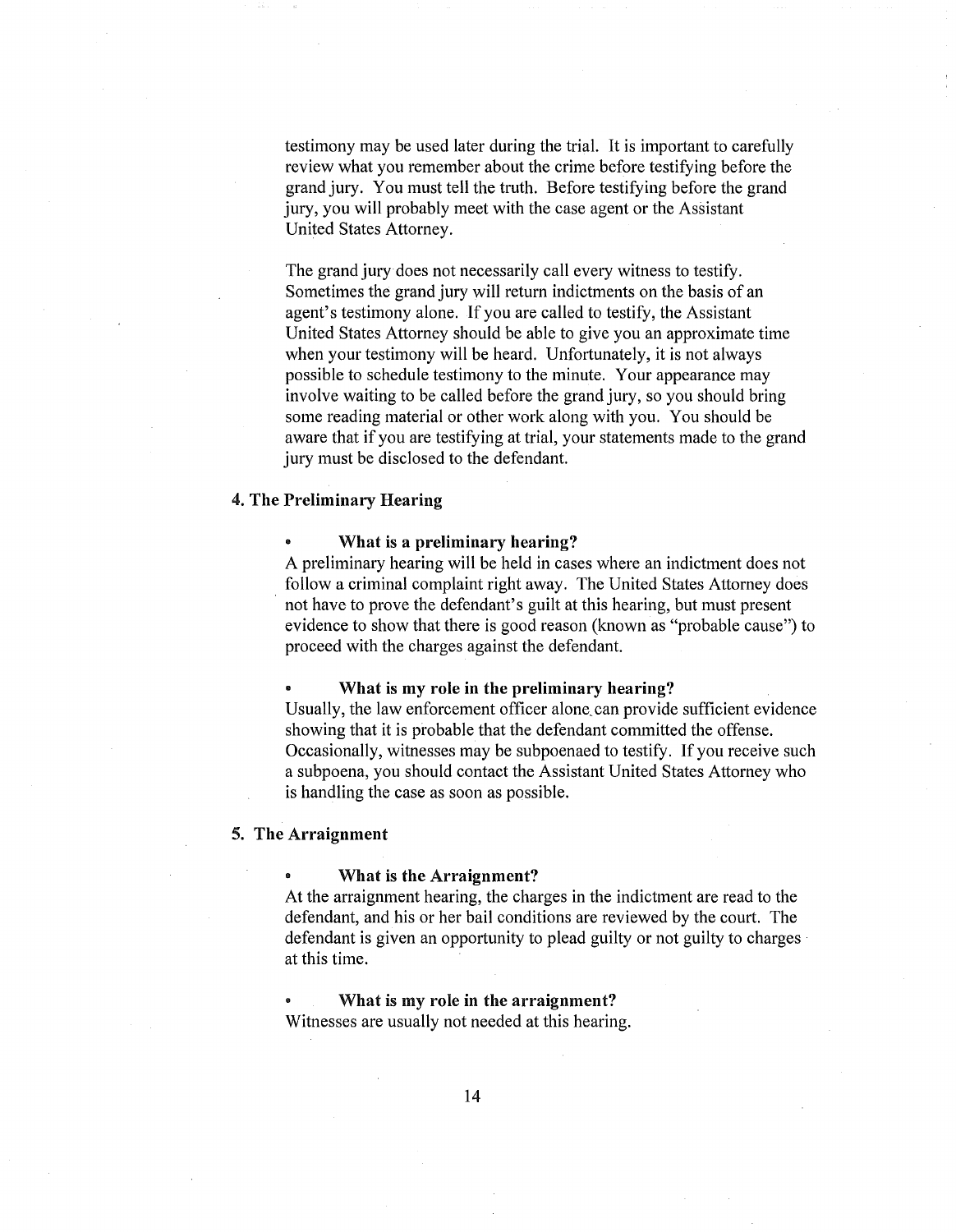### 6. Hearings on Motions

### What are motions?

Before the trial, the court may hear requests, known as "motions," by the defendant or the United States. Examples of these may include motions to suppress evidence, to compel discovery, or to resolve other legal questions.

Do I have to participate in hearings on motions? If you are needed at a motion hearing, you will be notified by the United States Attorney's office.

### 7. The Pre-Trial Conference

Sometime before the trial date, the Assistant United States Attorney in charge of the case may contact you by letter or phone asking you to come to a pre-trial conference.

What is a pre-trial conference and what is my role in it? The purpose of this conference is to prepare you for trial, and to review the evidence. You are entitled to receive a witness fee for attending this conference if you are otherwise eligible for witness fees.

### 8. The Trial

In many felony cases, the only contact witnesses have with the prosecutors comes at the pre-trial conference and at the trial.

How will I know when I am supposed to testify at trial? Normally, when the trial date has been set, you will receive a subpoena. You may face serious penalties for failing to appear as directed on that subpoena. Check your subpoena for the exact time and place at which you should appear. If for any reason you are unable to appear as the subpoena directs, you should immediately notify the Assistant United States Attorney who is working on the case.

### Why are trials sometimes delayed?

Felony trials usually proceed as scheduled; however, sometimes a trial may be delayed. There are a number of reasons why a trial is delayed or postponed. The defendant may plead guilty at the last minute; if this happens, the trial will be canceled. At other times, the defendant or the Assistant United States Attorney asks for, and is granted, a continuance to a future date. Sometimes the trial has to be postponed a day or more because other cases being heard by the court have taken longer than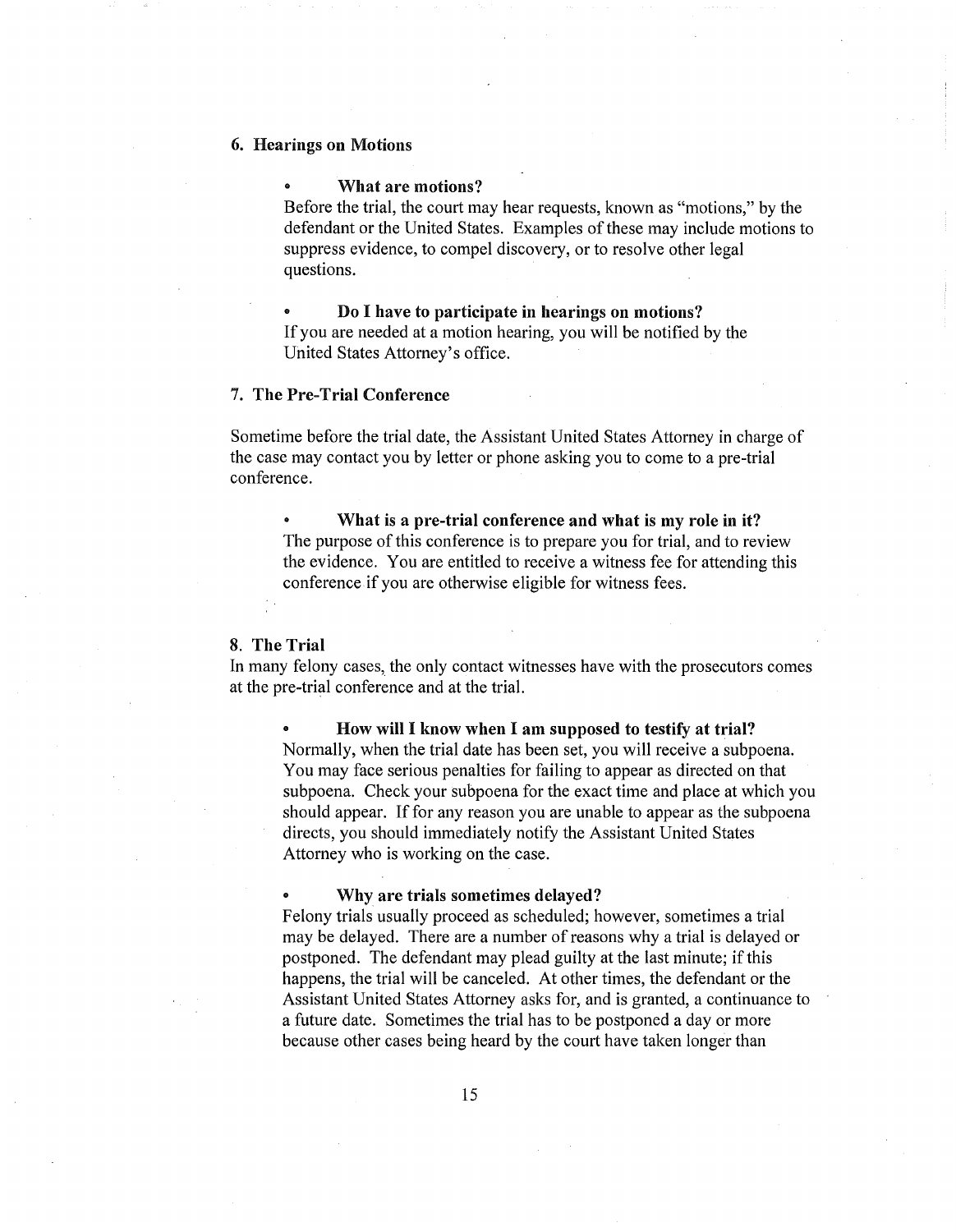expected. The United States Attorney's office will do everything it can to notify you of any postponement in advance of your appearance at court.

#### Will I have to wait before I testify?

Although all of the witnesses for trial are usually asked to appear early in the day, it is not uncommon to have to wait for some period of time before being called to the courtroom to give testimony. For this reason, it is a good idea to bring some reading material or other work to occupy your waiting time.

#### Who will question me?

Usually, you will first be questioned by the Assistant United States Attorney. Then the defendant's attorney has the right to question you. The Assistant United States Attorney may then ask follow-up questions. The defendant will be present in court. The judge may also ask you questions.

#### Can I talk about my testimony?

After you have testified in court, you should not tell other witnesses what was said during the testimony until after the case is over. Thus, you should not ask other witnesses about their testimony, and you should not volunteer information about your own.

# 9. The Sentencing Hearing

#### What is a sentencing hearing?

If the defendant is convicted, the judge will set a date for sentencing. The sentencing hearing offers victims several important opportunities to tell the court how the crime has affected them. These opportunities are called *victim impact statements* and *allocution.* 

# How can I tell the court how this crime has affected me? Victim Impact Statement

When the defendant is convicted, by plea or by trial, the victim may submit a "victim impact" statement. This statement is a written description of the victim's physical, psychological, emotional, and financial injuries that occurred as a direct result of the crime. Generally, the victim impact statement form will be provided to the victim by the Victim-Witness Coordinator, the AUSA, or by the probation officer. The defendant and his/her attorney typically see the Victim Impact Statement.

### Pre-Sentence Report

The probation officer will incorporate information from the Victim Impact Statement into a *pre-sentence report* that he/she must submit to the court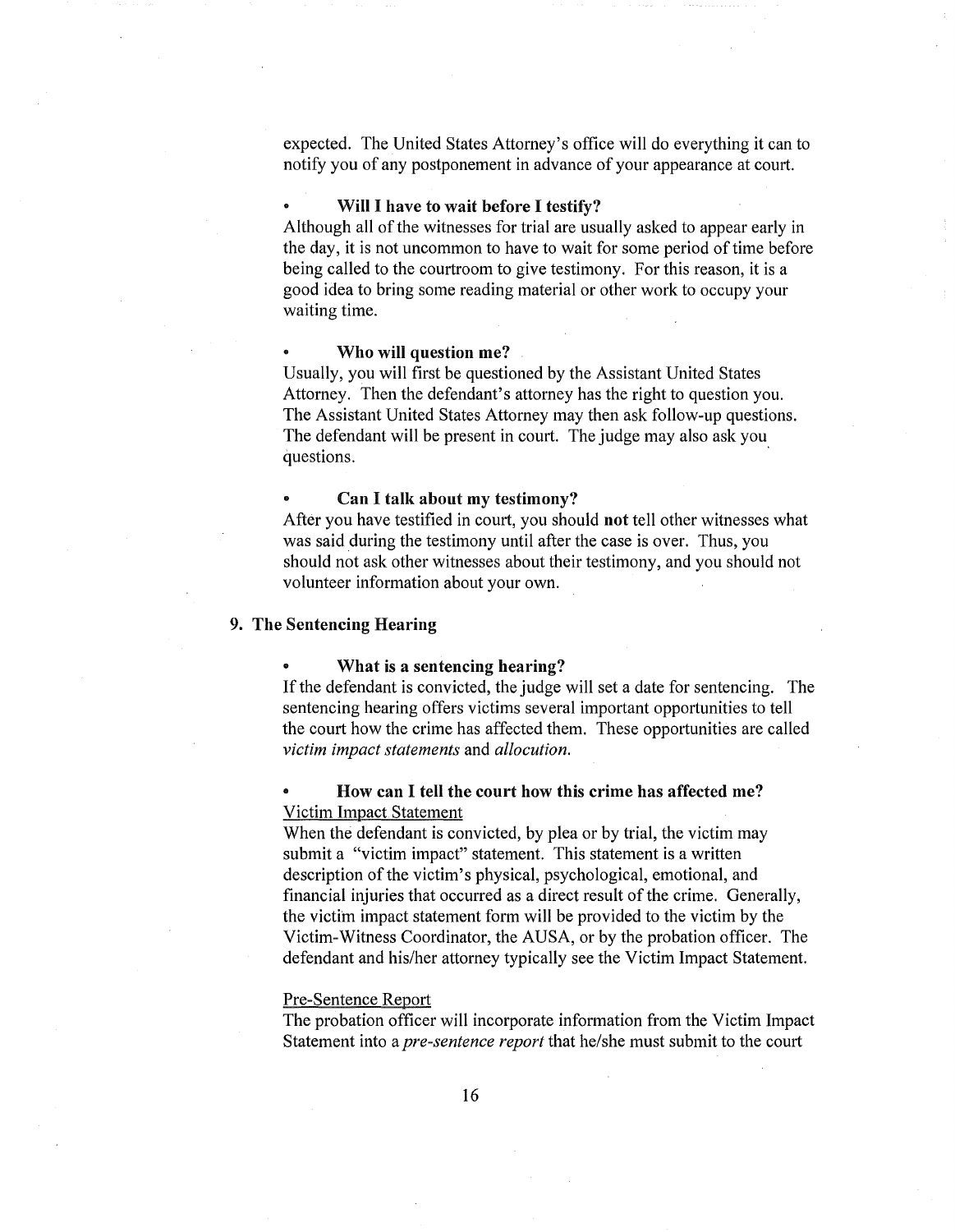before the defendant is sentenced. A pre-sentence report is a document completed by the Probation Office which details the defendant's criminal history, the defendant's background, and the impact of the crime. This pre-sentence report will become a formal part of the court record and as such will be seen by the defendant and his or her attorney.

### Victim Allocution

If you are a victim of the convicted offense; or the close family member of a child victim, deceased victim, or incapacitated victim of the convicted offense; you will have an opportunity to inform the court about the crime's impact on you. The defendant will be present when this occurs.

# How does a judge choose an appropriate sentence for the defendant?

Only the judge has the power to impose a sentence. Judges follow federal sentencing guidelines and other sentencing factors when issuing a sentence. These assure that sentences are relatively uniform and fair. Sentencing alternatives permitted under the guidelines include placing the defendant on probation, which allows the defendant to be released into the community under supervision of the court for a period of years. Alternatively, the judge may sentence the defendant to a period of incarceration and/or may impose a fine on the defendant. The judge may also formulate a sentence involving a combination of these sentencing alternatives.

# Can I be compensated by the defendant for the damages he/she caused to me?

Restitution is the payment of money by the defendant to the victim or to the court for damages caused by his/her actions. The court will issue an order of restitution in cases where restitution is mandatory and will consider issuing a restitution order in cases where restitution is discretionary. (See, Section II(H), Answers to Commonly Asked Questions, "How can I get my money back?") If you are a victim, you should cooperate fully with the Assistant United States Attorney and/or the United States Probation Office in preparing a Victim Impact Statement regarding the impact of the crime and the need for restitution.

#### B. Misdemeanor Cases

Any criminal offense punishable by imprisonment for a term not exceeding one year is a misdemeanor. Misdemeanors include such offenses as assaults, possession of controlled substances and some tax law violations. Petty offenses are a type of misdemeanor and include offenses against traffic laws and wildlife violations on federal land, as well as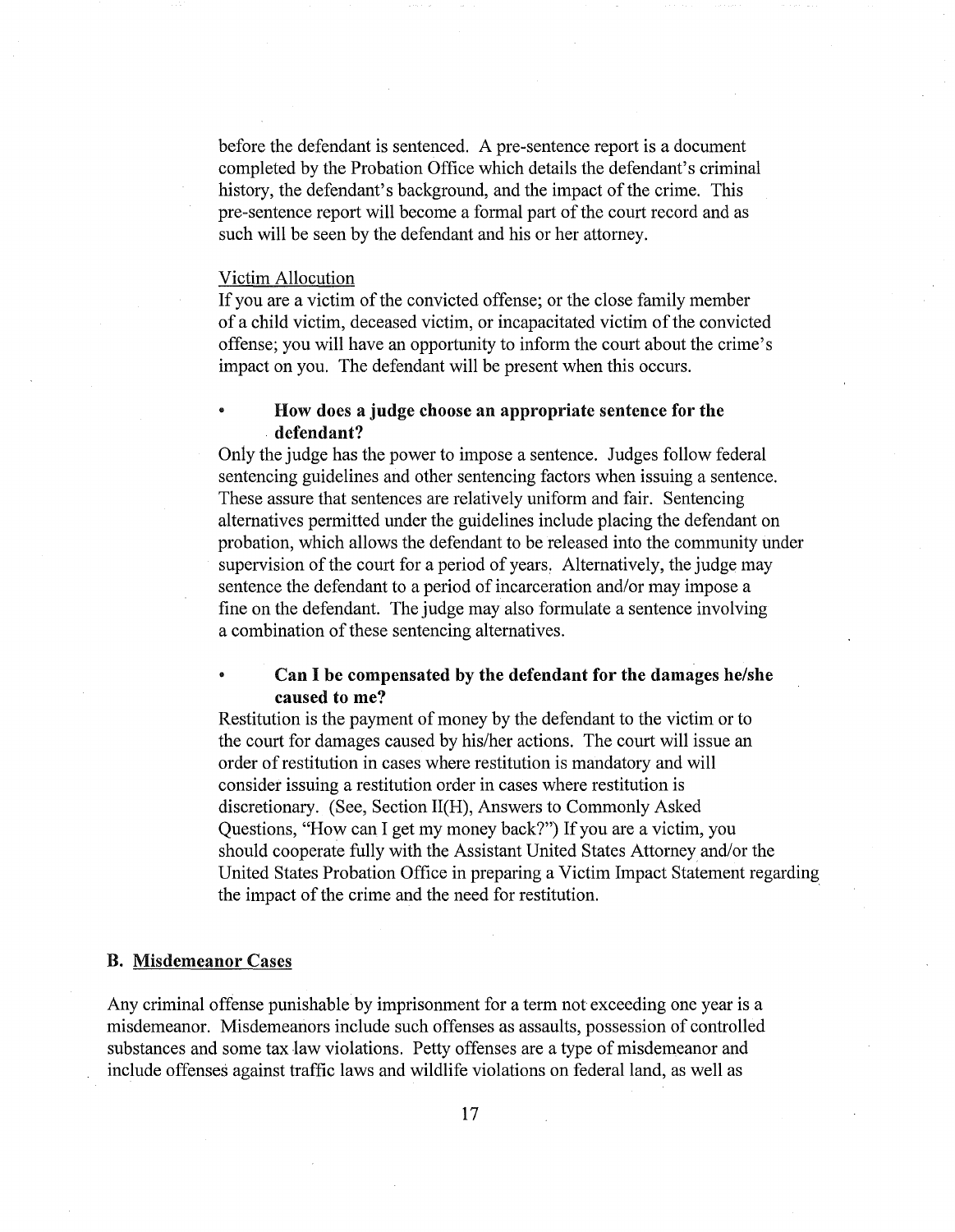many regulations enacted by the agencies of the United States.

#### 1. Initiating Misdemeanor Cases

Misdemeanor cases are not presented to a grand jury and can be initiated in a variety of ways. The United States Attorney may file a criminal information or a complaint with the court charging a misdemeanor.

### What is a criminal information?

This is usually done after an Assistant United States Attorney and a law enforcement officer review the evidence. It is the United States Attorney's task to decide whether a case will be brought, and how that case will be charged.

#### What is my role?

The Assistant United States Attorney may speak to victims and witnesses, or the law enforcement officer will report the victims' and witnesses' statements to the Assistant United States Attorney.

### 2. The Arraignment

#### When is the arraignment?

Once the complaint or information is filed, a date is set for the defendant to appear before the United States Magistrate Judge for arraignment. In cases where an arrest has been made prior to the filing of a complaint or information, the arraignment occurs immediately.

#### What happens at an arraignment?

The arraignment before the United States Magistrate Judge is a hearing during which the defendant is informed of his or her rights, advised of the right against self-incrimination, informed about assistance of counsel, notified of his or her right to have the case heard before a United States District Court Judge or before a United States Magistrate Judge, and notified of the dates for further proceedings in the case.

The Magistrate Judge will review facts presented by the Assistant United States Attorney and the defendant, and will set conditions of bail release. Those conditions may include the defendant promising to appear on the date set for trial, the promise of a money bond to be forfeited if the defendant fails to appear, or other conditions of release that seem fair and just to the Magistrate Judge. The purpose of bond is to ensure that the defendant will be present when the case is heard for final disposition. It is not necessary for victims or witnesses to appear at the arraignment unless they have been specifically instructed to do so by the case agent or the Assistant United States Attorney. In any event, you will be advised if the